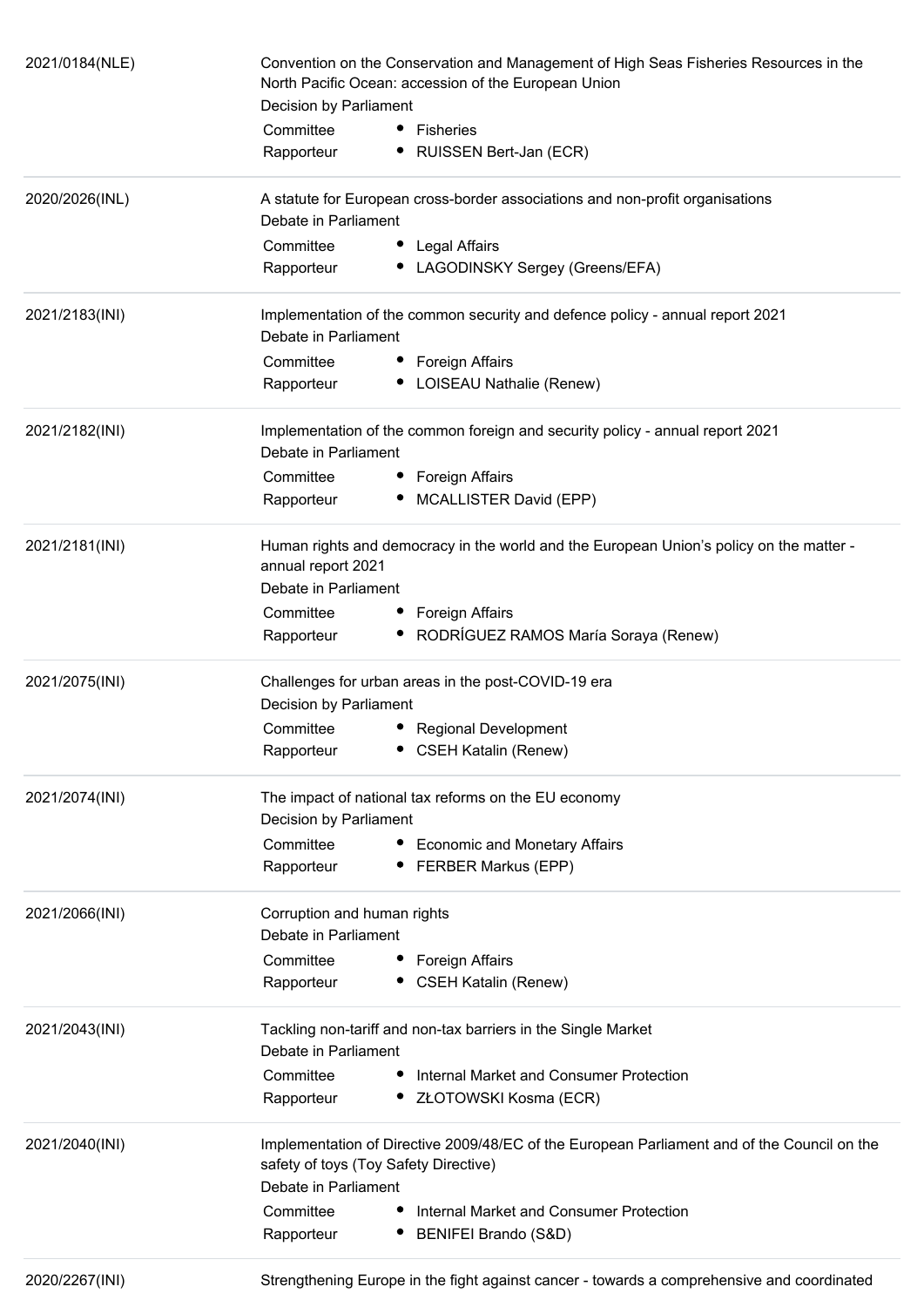|                | strategy                                                                                                                                                                                                                                                                                                                  |
|----------------|---------------------------------------------------------------------------------------------------------------------------------------------------------------------------------------------------------------------------------------------------------------------------------------------------------------------------|
|                | Debate in Parliament                                                                                                                                                                                                                                                                                                      |
|                | Committee<br>Special Committee on Beating Cancer                                                                                                                                                                                                                                                                          |
|                | • TRILLET-LENOIR Véronique (Renew)<br>Rapporteur                                                                                                                                                                                                                                                                          |
| 2022/2546(RSP) | The surveillance of politicians, prosecutors, and lawyers, and other persons and entities in EU<br>member states using cyber surveillance software                                                                                                                                                                        |
|                | Debate in Parliament                                                                                                                                                                                                                                                                                                      |
| 2022/2533(RSP) | <b>EU-Africa relations</b>                                                                                                                                                                                                                                                                                                |
|                | Debate in Parliament                                                                                                                                                                                                                                                                                                      |
| 2021/3006(RSP) | Resolution on the draft Commission implementing decision renewing the authorisation for the<br>placing on the market of products containing, consisting of or produced from genetically modified<br>cotton GHB614 (BCS-GHØØ2-5) pursuant to Regulation (EC) No 1829/2003 of the European<br>Parliament and of the Council |
|                | Decision by Parliament                                                                                                                                                                                                                                                                                                    |
|                | Committee<br>Environment, Public Health and Food Safety<br>Ξ.                                                                                                                                                                                                                                                             |
|                | • PIETIKÄINEN Sirpa (EPP)<br>Rapporteur<br>SIDL Günther (S&D)                                                                                                                                                                                                                                                             |
|                | HÄUSLING Martin (Greens/EFA)                                                                                                                                                                                                                                                                                              |
|                | HAZEKAMP Anja (The Left)                                                                                                                                                                                                                                                                                                  |
| 2021/2947(RSP) | Resolution on the draft Commission implementing decision authorising the placing on the market<br>of products containing, consisting of or produced from genetically modified soybean GMB151<br>(BCS-GM151-6) pursuant to Regulation (EC) No 1829/2003 of the European Parliament and of<br>the Council                   |
|                | Decision by Parliament                                                                                                                                                                                                                                                                                                    |
|                | Committee<br>• Environment, Public Health and Food Safety                                                                                                                                                                                                                                                                 |
|                | PIETIKÄINEN Sirpa (EPP)<br>Rapporteur                                                                                                                                                                                                                                                                                     |
|                | SIDL Günther (S&D)<br>HÄUSLING Martin (Greens/EFA)<br>٠                                                                                                                                                                                                                                                                   |
|                | HAZEKAMP Anja (The Left)                                                                                                                                                                                                                                                                                                  |
| 2021/2160(IMM) | Request for the waiver of the immunity of Jörg Meuthen<br>Decision by Parliament                                                                                                                                                                                                                                          |
|                | Committee<br>• Legal Affairs                                                                                                                                                                                                                                                                                              |
|                | <b>TOUSSAINT Marie (Greens/EFA)</b><br>Rapporteur                                                                                                                                                                                                                                                                         |
| 2021/2159(IMM) | Request for the defence of immunity of Mario Borghezio                                                                                                                                                                                                                                                                    |
|                | Decision by Parliament                                                                                                                                                                                                                                                                                                    |
|                | Committee<br>Legal Affairs                                                                                                                                                                                                                                                                                                |
|                | Rapporteur<br><b>DURAND Pascal (Renew)</b>                                                                                                                                                                                                                                                                                |
| 2021/2082(IMM) | Request for the waiver of the immunity of Álvaro Amaro<br>Decision by Parliament                                                                                                                                                                                                                                          |
|                | Committee<br>• Legal Affairs                                                                                                                                                                                                                                                                                              |
|                | · GARCÍA DEL BLANCO Ibán (S&D)<br>Rapporteur                                                                                                                                                                                                                                                                              |
| 2019/2155(IMM) | Request for waver of the immunity of Elena Yoncheva<br>Decision by Parliament                                                                                                                                                                                                                                             |
|                | Committee<br>• Legal Affairs                                                                                                                                                                                                                                                                                              |
|                | Rapporteur<br>• LEBRETON Gilles (ID)                                                                                                                                                                                                                                                                                      |
| 2022/2547(RSO) | Decision on the numerical strength of interparliamentary delegations                                                                                                                                                                                                                                                      |
|                | Decision by Parliament                                                                                                                                                                                                                                                                                                    |
|                |                                                                                                                                                                                                                                                                                                                           |